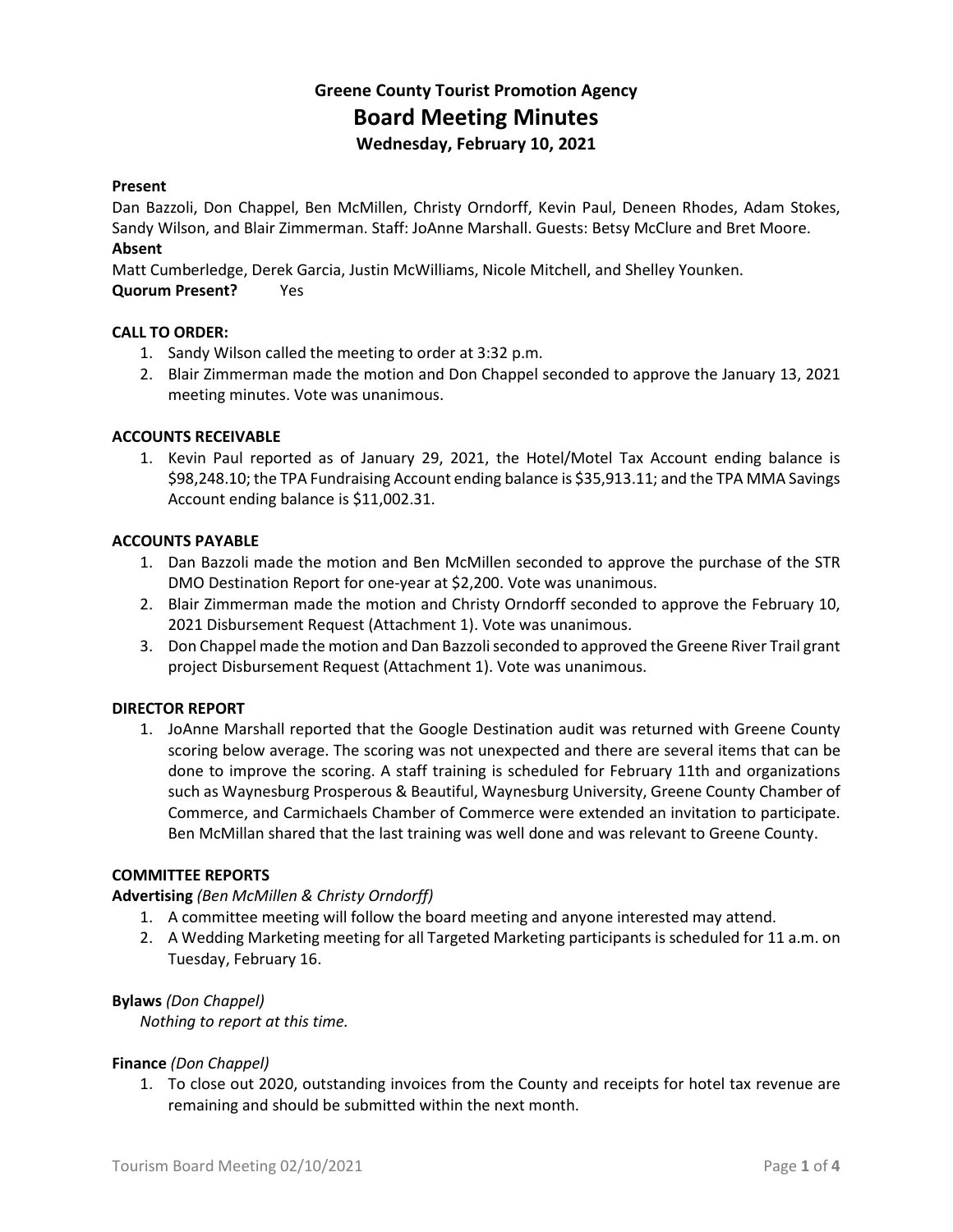- 2. Hotel tax was increased to 5% on February 1, 2021. We will start to see the results in two months, although hotel occupancy is unusually low because of Covid-19 and the oil/gas industry.
- 3. Information and documents required for the Paycheck Protection Loan are being gathered and an application will be submitted upon final receipt.
- 4. Blair Zimmerman made the motion and Ben McMillen seconded to approve the purchase of Zoom Meetings for a one-year subscription at \$149.90.

# **Fundraising** *(Sandy Wilson & Shelley Younken) Nothing to report at this time.*

# **Grants** *(Nicole Mitchell)*

- 1. Don Chappel made the motion and Christy Orndorff seconded to approve the final advertising grant disbursement of \$250 to EQT REC Center for their 3rd Anniversary Birthday Celebration/Sports Clinics. Vote was unanimous.
- 2. JoAnne Marshall reported that conversations are still being held with the King Coal Association and Hard Core Derby Promotions to settle their 2020 grant funding.

# **Hotel/Motel Tax** *(JoAnne Marshall)*

1. Hotel occupancy for December 2020 was 29.7%, average daily room rate was \$73.98, the revenue per available room was \$21.95, and the number of rooms sold were 3,495. Year-to-date, occupancy averaged 36.7% compared the occupancy average of 62.9% last year.

## **Long-Range Strategic Planning** *(Matt Cumberledge & Kevin Paul)*

*Nothing to report at this time.*

# **Partnership** *(Matt Cumberledge)*

1. JoAnne Marshall reported that a total of 14 partners have been renewed as of this morning with payment and paperwork in the office. Communication with partners have been positive and the new tier structure is well received.

## **OLD BUSINESS**

1. The Locator Map Project funded partially through a grant received from Community Foundation of Greene County will highlight businesses and attractions along with ad space on a 14"x20" fullcolor artistic version of the Greene County Map. Distribution will be primarily at hotels and the Welcome Center. The backside of the map will have space for 3"x2" ads available at \$50 each. The project is anticipated to be completed by June 30, 2021.

## **NEW BUSINESS**

1. Blair Zimmerman shared that the County is in the process of acquiring and setting up the contract for the Covid-19 Hospitality Industry Recovery Program available from the state. Funding assistance will be available to hospitality industry businesses affected by the pandemic. More information will be available at a later date.

## **PUBLIC COMMENT**

1. Bret Moore shared that he is in discussions about bringing a music festival to the Greene County Fairgrounds on Labor Day weekend.

## **ADJOURNMENT**

1. The meeting adjourned at 4:03 p.m. by a motion from Kevin Paul and seconded by Don Chappel. The next meeting is scheduled for the Greene County Fairgrounds on Wednesday, March 10 at 3:30 p.m.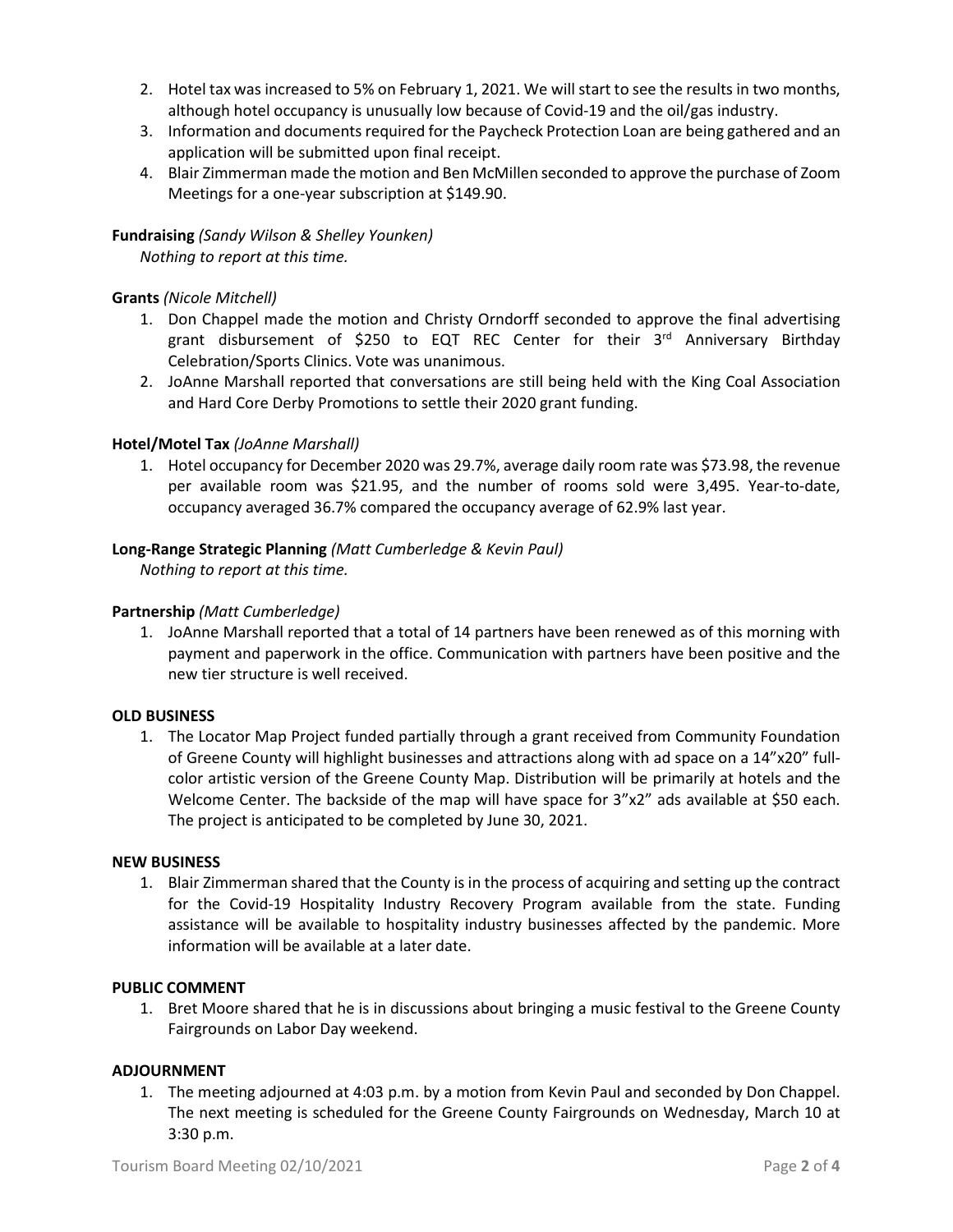# **Greene County Tourist Promotion Agency Disbursement Request - FY 2021 - Q1 Wednesday, February 10, 2021**

| <b>Date</b> | Invoice #    | Vendor                        | Memo                              | Amount<br><b>Account</b> |    |          |
|-------------|--------------|-------------------------------|-----------------------------------|--------------------------|----|----------|
|             |              |                               | Computer (Lenovo                  |                          |    |          |
| 05/31/2020  | 2296         | County of Greene General Fund | Thinkcentre)                      | HM                       | \$ | 910.00   |
| 08/31/2020  | 2297         | County of Greene General Fund | Microsoft Office License          | HM                       | \$ | 233.35   |
| 10/16/2020  | 2264         | County of Greene General Fund | October Windstream                | HM                       | \$ | 16.19    |
| 12/20/2020  | 2283         | County of Greene General Fund | December Cell Phone               | HM                       | \$ | 42.29    |
|             |              |                               | December 30, 2020 Payroll         |                          |    |          |
| 12/30/2020  | 2286         | County of Greene General Fund | Accrual                           | HM                       | \$ | 420.32   |
|             |              |                               | December Copier & Color           |                          |    |          |
| 12/31/2020  | 2284         | County of Greene General Fund | Copies                            | HM                       | \$ | 247.82   |
| 12/31/2020  | 2285         | County of Greene General Fund | 2020 Retirement                   | HM                       | \$ | 2,524.42 |
|             |              |                               | December 31, 2020 Payroll         |                          |    |          |
| 12/31/2020  | 2287         | County of Greene General Fund | Accrual                           | HM                       | \$ | 860.61   |
| 12/31/2020  | 2294         | County of Greene General Fund | December Postage                  | HM                       | \$ | 68.46    |
|             |              |                               | 3rd Quarter                       |                          |    |          |
| 12/31/2020  | 2295         | County of Greene General Fund | Administration                    | HM                       | \$ | 597.17   |
| 01/01/2021  | 2288         | County of Greene General Fund | January Avaya                     | HM                       | \$ | 14.78    |
|             |              |                               | January Copier & Color            |                          |    |          |
| 01/01/2021  | 2291         | County of Greene General Fund | Copies                            | HM                       | \$ | 247.99   |
|             |              |                               | <b>Ohio Distribution (January</b> |                          |    |          |
| 01/01/2021  | INV10-006940 | CTM Media Group Inc.          | 2021)                             | HM                       | \$ | 250.00   |
|             |              |                               | Pallet Pick-Up (4,000             |                          |    |          |
| 01/21/2021  | GCBS0121     | Getaways On Display, Inc.     | Brochures)                        | HM                       | \$ | 75.00    |
|             |              |                               | <b>DMO Destination Report</b>     |                          |    |          |
| 01/27/2021  | 488698       | STR, Inc.                     | $(1-Year)$                        | HM                       | \$ | 2,200.00 |
| 01/31/2021  | 2290         | County of Greene General Fund | January Payroll                   | HM                       | \$ | 2,516.70 |
| 01/31/2021  | 2292         | County of Greene General Fund | January Cell Phone                | HM                       | \$ | 42.29    |
| 01/31/2021  | 2293         | County of Greene General Fund | January Postage                   | HM                       | \$ | 225.76   |
|             |              |                               | American Express (January         |                          |    |          |
| 01/31/2021  | AMEX-January | County of Greene General Fund | 2021)                             | HM                       | \$ | 15.89    |
| 02/01/2021  | 2289         | County of Greene General Fund | February Avaya                    | HM                       | \$ | 14.78    |
| 02/01/2021  | 47037        | Miles Media Group, LLLP       | 2021 VisitPA Advertising          | HM                       | \$ | 3,411.46 |
|             |              |                               | PA Distribution (February         |                          |    |          |
| 02/01/2021  | GCTPA0221P   | Pennsylvania On Display       | 2021)                             | HM                       | \$ | 336.00   |
|             |              |                               | Ohio Distribution                 |                          |    |          |
| 02/01/2021  | INV10-007286 | CTM Media Group Inc.          | (February 2021)                   | HM                       | \$ | 250.00   |

# **TOTAL REQUESTED THIS REPORT \$ 15,521.28**